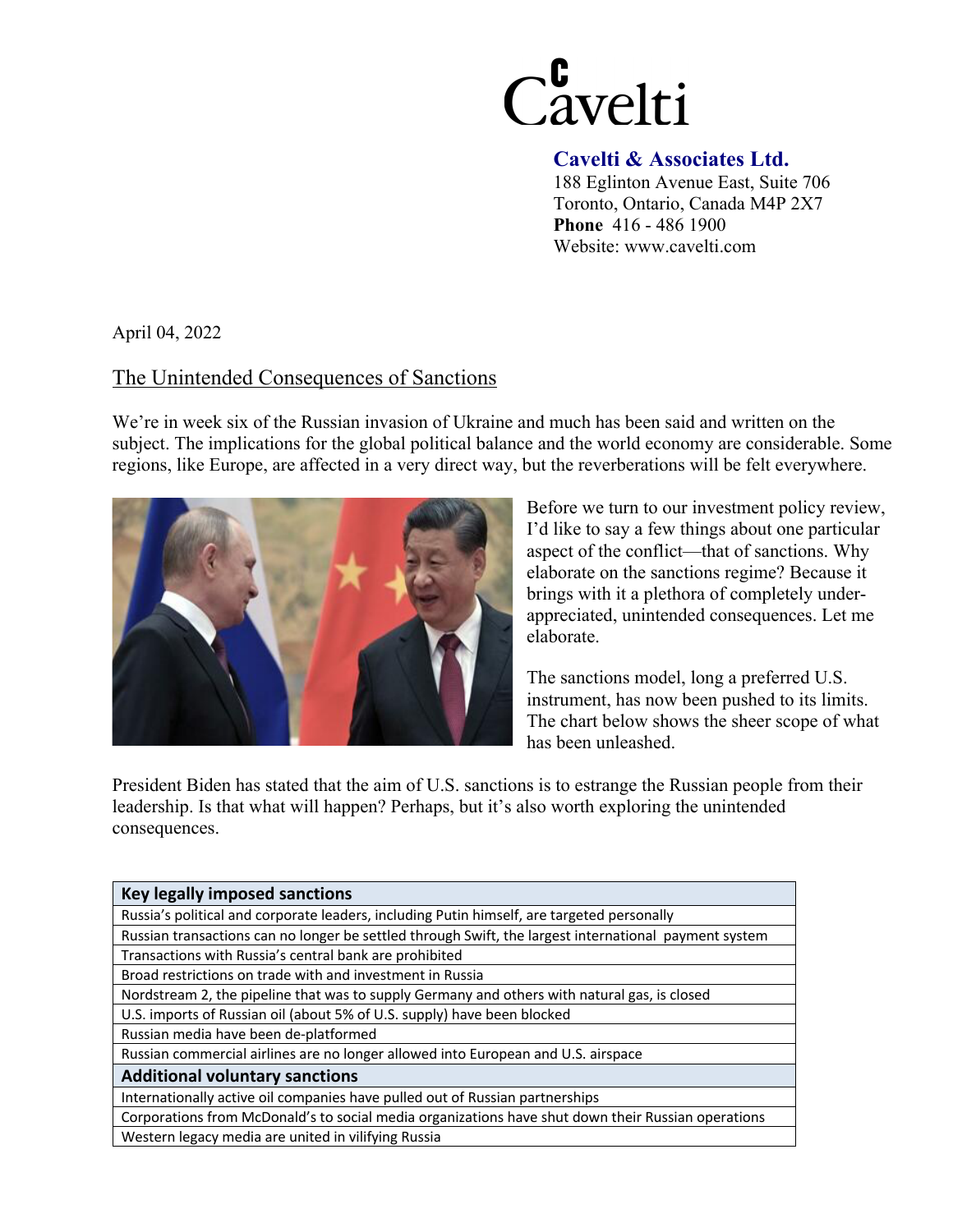Let's first consider the broad context of U.S. sanctions regimes in recent years. For some time now, governments and corporations in the West and elsewhere have been alienated by America's indiscriminate dishing out of sanctions—sometimes in the name of national security, sometimes to gain trade advantages, but almost invariably without substantive merit.

One of the most offensive examples of sanctions abuse was the 2020 decision to target the Chief Prosecutor and several members of the International Criminal Court, after they decided to probe U.S. war crimes committed in Afghanistan. Another was the imposition of tariffs on Canadian steel and aluminum exports in the interest of national security—imagine Canada, America's friendly neighbour and one of its most trusted allies, being a threat to U.S. security.

In short, under different circumstances than those in play in Ukraine at the moment, the duplicity of U.S. sanctions would have evoked frustration and even anger, both among America's friends and foes. Remember that just a few months ago, Germany's government fought to have the Nordstream 2 pipeline completed and the sanctions the U.S. imposed on it removed. French President Macron, meanwhile, kept emphasizing that the West should use a more inclusivist approach with Moscow. But the invasion of Ukraine changed all that. Russia's brazenness was deeply resented and, for a few days, Europe felt united in its sense of betrayal. Siding with America seemed the best option available.



Yet, after an initial enthusiastic endorsement of the American sanctions platform, cracks appeared. France, which draws much of its energy from nuclear reactors, could afford to maintain a hard line. Germany's situation is entirely different. Merkel's government imprudently shuttered most nuclear energy plants, so that the country heavily relies on Russian natural gas. Last year, Russia supplied more than half of Germany's gas imports. Worse, Germany along with most other European nations is also dependent on a range of other Russian key commodities. Staying the sanctions course will virtually guarantee that the pan-European economy will suffer gravely.

There are other, equally negative consequences to the U.S. sanctions project, which in most cases will hurt America itself. Among the most apparent outcomes are that more Russian oil and commodities will go to China, and that the demise of key elements of the postwar U.S.-led global order will be hastened. The gradual replacement of the U.S. dollar as the world's reserve currency has been underway for a couple of years; sanctioning Moscow's access to the Swift payment system quickly led to China allowing Russia to use its UnionPay banking system. Much more is yet to come as non-Western nations settle their trade in non-dollar currencies.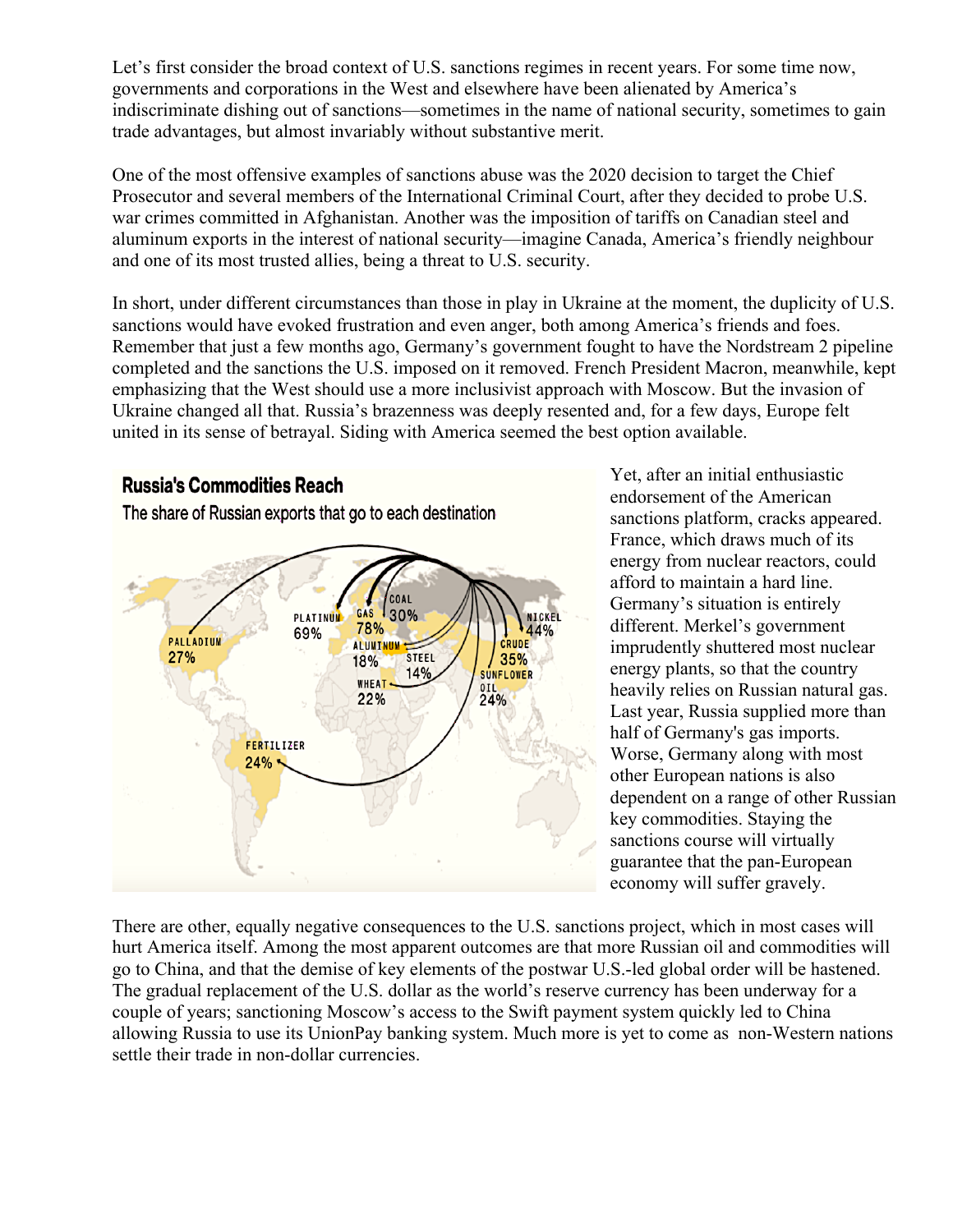As I mentioned in our last issue, there are several highly unstable, but strategically important countries that will be seriously impacted by shortages and rising prices. As I'm writing, Sri Lankans are rioting, while people in several of Asia's and Africa's urban centres are taking to the streets. The problem for the U.S.: with the Ukraine war triggering further military deployments in Europe, America's ability to react to crises elsewhere is diminished.



play out in a series of developing economies currently close to the United States. I'm thinking of nations like Brazil or Argentina, Egypt or Nigeria, India or the Philippines. They're all strategically important and they're all plagued by massive corruption. There is no doubt that those in key political or corporate positions will have taken note of what just happened to Russia's elite. The only way for them to avoid a similar fate if they deviate from America's directives will be to distance themselves, or at least hedge their current exposure by developing alternatives to U.S. trade, payment systems and currency linkages.

In short, while there can be no doubt that the sanctions in place are punitive to Russia, they also have the effect of accelerating the transition from a unipolar world to a multi-polar one.

## Age of Consequences

In many ways, the unintended consequences of past ill-conceived actions are manifesting all around us. Consider how the age of consumerism has led to excessive debt burdens; imprudent central bank practices and out-of-control government spending have triggered serious price inflation; trade protectionism and sanctions have made us more vulnerable to shortages; corporate spending on sharebuybacks instead of productive investment has inflated stock prices and undermined the economy; financial misallocation has diminished the quality of education and health care; agriculture is woefully addicted to excessive application of fertilizers, which are now harder to get. I could go on and on. The Covid pandemic and now the war in Ukraine have exposed these shortcomings for all to see. They're also providing a convenient excuse for the ranks of politicians and corporate agitators who've got us into these predicaments.

Unfortunately, analyzing what went wrong at which time and considering whose fault it is won't help us in protecting ourselves financially or in any other way. What will be of help is taking responsibility for our individual and communal destiny. By necessity, that involves letting go of our biases and giving up on narratives that confirm them. Self-styled experts and their detailed forecasts of what exactly will happen may make us feel good, but chances that their projections prove right are ridiculously small. The bottom-line is that when everything moves on an unsustainable platform, the possibilities of what lies ahead are endless. As I've said many times before, that does not mean that we can't have an investment